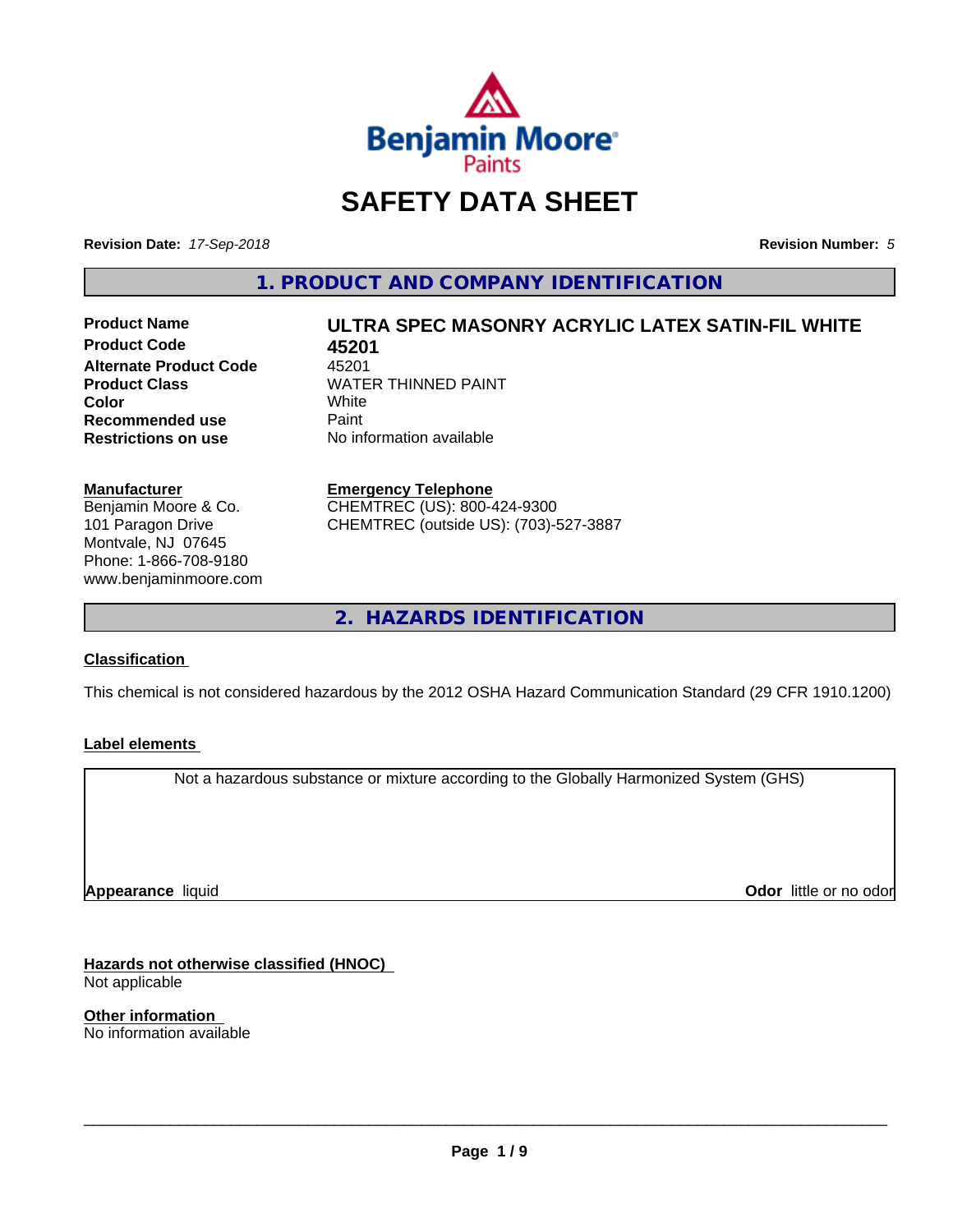# **3. COMPOSITION INFORMATION ON COMPONENTS**

\_\_\_\_\_\_\_\_\_\_\_\_\_\_\_\_\_\_\_\_\_\_\_\_\_\_\_\_\_\_\_\_\_\_\_\_\_\_\_\_\_\_\_\_\_\_\_\_\_\_\_\_\_\_\_\_\_\_\_\_\_\_\_\_\_\_\_\_\_\_\_\_\_\_\_\_\_\_\_\_\_\_\_\_\_\_\_\_\_\_\_\_\_

| mical name<br>her.<br>.               | <b>CAS No.</b>                          | $\sim$<br><br>70 |
|---------------------------------------|-----------------------------------------|------------------|
| . .<br>Kaolir                         | E O<br>-<br>000<br>-၁୪-<br>∶∠ت          |                  |
| $- \cdot$ .<br>ı dioxide<br>l itanium | -<br>$\sim$<br>3463<br>. ח-ר<br>.<br>ັບ |                  |

|                                                  | 4. FIRST AID MEASURES                                                                                    |
|--------------------------------------------------|----------------------------------------------------------------------------------------------------------|
| <b>General Advice</b>                            | No hazards which require special first aid measures.                                                     |
| <b>Eye Contact</b>                               | Rinse thoroughly with plenty of water for at least 15 minutes and consult a<br>physician.                |
| <b>Skin Contact</b>                              | Wash off immediately with soap and plenty of water while removing all<br>contaminated clothes and shoes. |
| <b>Inhalation</b>                                | Move to fresh air. If symptoms persist, call a physician.                                                |
| Ingestion                                        | Clean mouth with water and afterwards drink plenty of water. Consult a physician<br>if necessary.        |
| <b>Most Important</b><br><b>Symptoms/Effects</b> | None known.                                                                                              |
| <b>Notes To Physician</b>                        | Treat symptomatically.                                                                                   |
|                                                  |                                                                                                          |

**5. FIRE-FIGHTING MEASURES**

| <b>Suitable Extinguishing Media</b>                                              | Use extinguishing measures that are appropriate to local<br>circumstances and the surrounding environment.                                   |
|----------------------------------------------------------------------------------|----------------------------------------------------------------------------------------------------------------------------------------------|
| <b>Protective Equipment And Precautions For</b><br><b>Firefighters</b>           | As in any fire, wear self-contained breathing apparatus<br>pressure-demand, MSHA/NIOSH (approved or equivalent)<br>and full protective gear. |
| <b>Specific Hazards Arising From The Chemical</b>                                | Closed containers may rupture if exposed to fire or<br>extreme heat.                                                                         |
| <b>Sensitivity To Mechanical Impact</b>                                          | No.                                                                                                                                          |
| <b>Sensitivity To Static Discharge</b>                                           | No.                                                                                                                                          |
| <b>Flash Point Data</b><br>Flash Point (°F)<br>Flash Point (°C)<br><b>Method</b> | Not applicable<br>Not applicable<br>Not applicable                                                                                           |
| <b>Flammability Limits In Air</b>                                                |                                                                                                                                              |
| Lower flammability limit:<br><b>Upper flammability limit:</b>                    | Not applicable<br>Not applicable                                                                                                             |
|                                                                                  |                                                                                                                                              |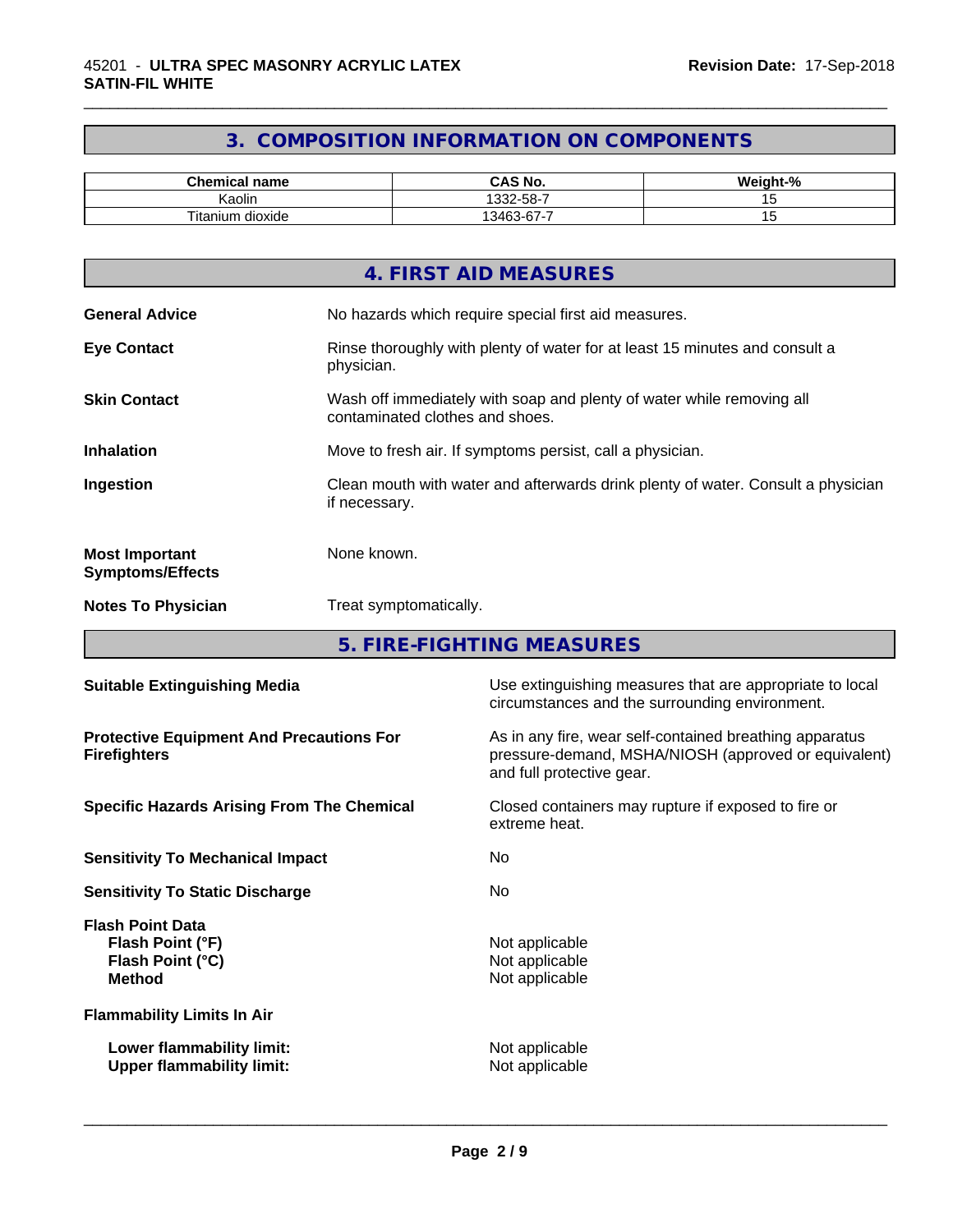| <u>NFPA</u>        | Health: 1 | <b>Flammability: 0</b> | <b>Instability: 0</b> | <b>Special: Not Applicable</b> |
|--------------------|-----------|------------------------|-----------------------|--------------------------------|
| <b>NFPA Legend</b> |           |                        |                       |                                |

#### 0 - Not Hazardous

- 1 Slightly
- 2 Moderate
- 3 High
- 4 Severe

*The ratings assigned are only suggested ratings, the contractor/employer has ultimate responsibilities for NFPA ratings where this system is used.*

*Additional information regarding the NFPA rating system is available from the National Fire Protection Agency (NFPA) at www.nfpa.org.*

# **6. ACCIDENTAL RELEASE MEASURES**

| <b>Personal Precautions</b>      | Avoid contact with skin, eyes and clothing. Ensure adequate ventilation.                                                                                                         |
|----------------------------------|----------------------------------------------------------------------------------------------------------------------------------------------------------------------------------|
| <b>Other Information</b>         | Prevent further leakage or spillage if safe to do so.                                                                                                                            |
| <b>Environmental precautions</b> | See Section 12 for additional Ecological Information.                                                                                                                            |
| <b>Methods for Cleaning Up</b>   | Soak up with inert absorbent material. Sweep up and shovel into suitable<br>containers for disposal.                                                                             |
|                                  | 7. HANDLING AND STORAGE                                                                                                                                                          |
| Handling                         | Avoid contact with skin, eyes and clothing. Avoid breathing vapors, spray mists or<br>sanding dust. In case of insufficient ventilation, wear suitable respiratory<br>equipment. |
| <b>Storage</b>                   | Keep container tightly closed. Keep out of the reach of children.                                                                                                                |
| <b>Incompatible Materials</b>    | No information available                                                                                                                                                         |

# **8. EXPOSURE CONTROLS/PERSONAL PROTECTION**

#### **Exposure Limits**

| <b>Chemical name</b> | <b>ACGIH TLV</b>                | <b>OSHA PEL</b>            |
|----------------------|---------------------------------|----------------------------|
| Kaolin               | $2 \text{ mg/m}^3$ - TWA        | 15 mg/m $3$ - TWA          |
|                      |                                 | $5 \text{ ma/m}^3$ - TWA   |
| Titanium dioxide     | · TWA<br>10 mg/m <sup>3</sup> - | - TWA<br>15 mg/m $3 \cdot$ |

#### **Legend**

ACGIH - American Conference of Governmental Industrial Hygienists Exposure Limits OSHA - Occupational Safety & Health Administration Exposure Limits N/E - Not Established

**Engineering Measures** Ensure adequate ventilation, especially in confined areas.

 $\overline{\phantom{a}}$  ,  $\overline{\phantom{a}}$  ,  $\overline{\phantom{a}}$  ,  $\overline{\phantom{a}}$  ,  $\overline{\phantom{a}}$  ,  $\overline{\phantom{a}}$  ,  $\overline{\phantom{a}}$  ,  $\overline{\phantom{a}}$  ,  $\overline{\phantom{a}}$  ,  $\overline{\phantom{a}}$  ,  $\overline{\phantom{a}}$  ,  $\overline{\phantom{a}}$  ,  $\overline{\phantom{a}}$  ,  $\overline{\phantom{a}}$  ,  $\overline{\phantom{a}}$  ,  $\overline{\phantom{a}}$ 

#### **Personal Protective Equipment**

| <b>Eye/Face Protection</b> | Safety glasses with side-shields.          |
|----------------------------|--------------------------------------------|
| <b>Skin Protection</b>     | Protective gloves and impervious clothing. |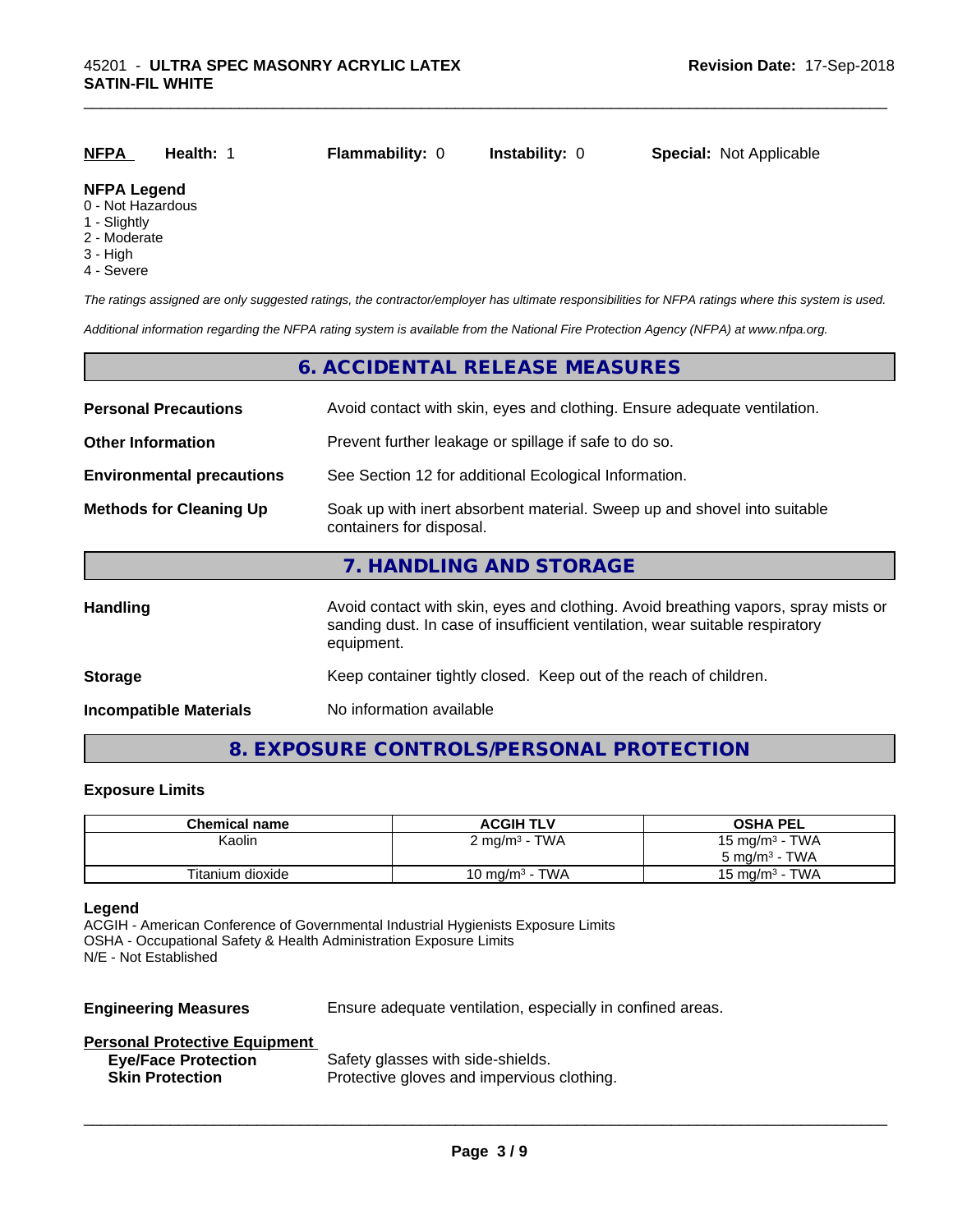**Respiratory Protection** In case of insufficient ventilation wear suitable respiratory equipment.

**Hygiene Measures** Avoid contact with skin, eyes and clothing. Remove and wash contaminated

\_\_\_\_\_\_\_\_\_\_\_\_\_\_\_\_\_\_\_\_\_\_\_\_\_\_\_\_\_\_\_\_\_\_\_\_\_\_\_\_\_\_\_\_\_\_\_\_\_\_\_\_\_\_\_\_\_\_\_\_\_\_\_\_\_\_\_\_\_\_\_\_\_\_\_\_\_\_\_\_\_\_\_\_\_\_\_\_\_\_\_\_\_

clothing before re-use. Wash thoroughly after handling.

# **9. PHYSICAL AND CHEMICAL PROPERTIES**

**Appearance** liquid **Odor** little or no odor **Odor Threshold No information available No information available Density (Ibs/gal)** 10.1 - 10.5 **Specific Gravity** 1.21 - 1.26 **pH** No information available **Viscosity (cps)** No information available **Solubility(ies)** No information available **Evaporation Rate No information available No information available Vapor pressure @20 °C (kPa)** No information available **Vapor density No information available No** information available **Wt. % Solids** 50 - 60 **Vol. % Solids** 35 - 45 **Wt. % Volatiles Vol. % Volatiles** 55 - 65 **VOC Regulatory Limit (g/L)** < 50 **Boiling Point (°F)** 212 **Boiling Point (°C)** 100 **Freezing Point (°F)** 32 **Freezing Point (°C)** 0 **Flash Point (°F)**<br> **Flash Point (°C)**<br> **Flash Point (°C)**<br> **C Flash Point (°C) Method** Not applicable **Flammability (solid, gas)** Not applicable<br> **Upper flammability limit:** Not applicable **Upper flammability limit: Lower flammability limit:** Not applicable **Autoignition Temperature (°F)** No information available **Autoignition Temperature (°C)** No information available **Decomposition Temperature (°F)** No information available **Decomposition Temperature (°C)** No information available **Partition coefficient Contract Community No information available** 

**No information available** 

# **10. STABILITY AND REACTIVITY**

| <b>Reactivity</b>                       | Not Applicable                           |
|-----------------------------------------|------------------------------------------|
| <b>Chemical Stability</b>               | Stable under normal conditions.          |
| <b>Conditions to avoid</b>              | Prevent from freezing.                   |
| <b>Incompatible Materials</b>           | No materials to be especially mentioned. |
| <b>Hazardous Decomposition Products</b> | None under normal use.                   |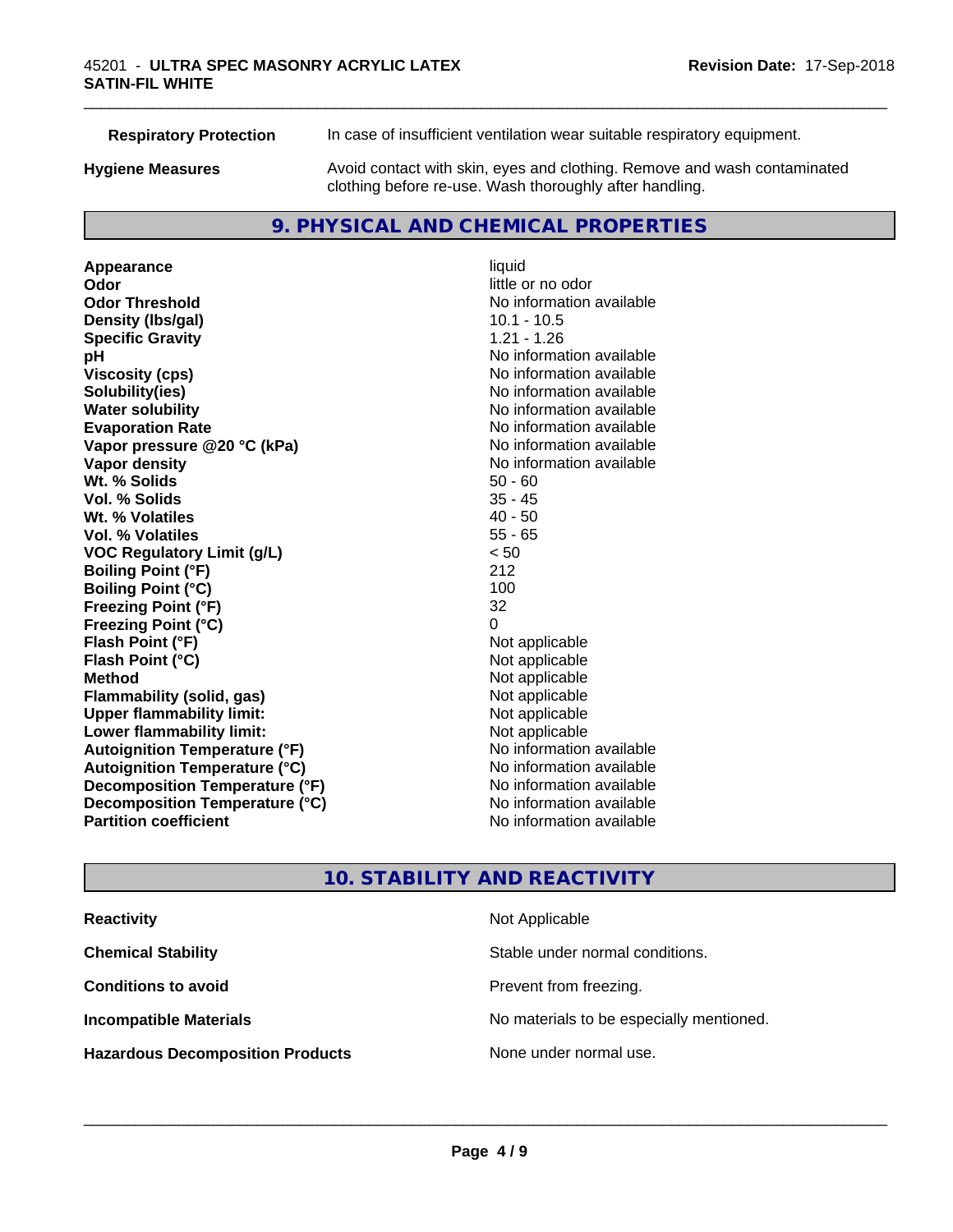| <b>Possibility of hazardous reactions</b>                                                                                                                                                                                                                                                                                                                                         | None under normal conditions of use.                                                                                                                                                                                                                                                                                                                                                                                                                        |
|-----------------------------------------------------------------------------------------------------------------------------------------------------------------------------------------------------------------------------------------------------------------------------------------------------------------------------------------------------------------------------------|-------------------------------------------------------------------------------------------------------------------------------------------------------------------------------------------------------------------------------------------------------------------------------------------------------------------------------------------------------------------------------------------------------------------------------------------------------------|
|                                                                                                                                                                                                                                                                                                                                                                                   | 11. TOXICOLOGICAL INFORMATION                                                                                                                                                                                                                                                                                                                                                                                                                               |
| <b>Product Information</b>                                                                                                                                                                                                                                                                                                                                                        |                                                                                                                                                                                                                                                                                                                                                                                                                                                             |
| Information on likely routes of exposure                                                                                                                                                                                                                                                                                                                                          |                                                                                                                                                                                                                                                                                                                                                                                                                                                             |
| <b>Principal Routes of Exposure</b>                                                                                                                                                                                                                                                                                                                                               | Eye contact, skin contact and inhalation.                                                                                                                                                                                                                                                                                                                                                                                                                   |
|                                                                                                                                                                                                                                                                                                                                                                                   |                                                                                                                                                                                                                                                                                                                                                                                                                                                             |
| <b>Acute Toxicity</b>                                                                                                                                                                                                                                                                                                                                                             |                                                                                                                                                                                                                                                                                                                                                                                                                                                             |
| <b>Product Information</b>                                                                                                                                                                                                                                                                                                                                                        | No information available                                                                                                                                                                                                                                                                                                                                                                                                                                    |
|                                                                                                                                                                                                                                                                                                                                                                                   | Symptoms related to the physical, chemical and toxicological characteristics                                                                                                                                                                                                                                                                                                                                                                                |
| <b>Symptoms</b>                                                                                                                                                                                                                                                                                                                                                                   | No information available                                                                                                                                                                                                                                                                                                                                                                                                                                    |
|                                                                                                                                                                                                                                                                                                                                                                                   | Delayed and immediate effects as well as chronic effects from short and long-term exposure                                                                                                                                                                                                                                                                                                                                                                  |
| Eye contact<br><b>Skin contact</b>                                                                                                                                                                                                                                                                                                                                                | May cause slight irritation.<br>Substance may cause slight skin irritation. Prolonged or repeated contact may dry                                                                                                                                                                                                                                                                                                                                           |
| <b>Inhalation</b><br>Ingestion<br><b>Sensitization</b><br><b>Neurological Effects</b><br><b>Mutagenic Effects</b><br><b>Reproductive Effects</b><br><b>Developmental Effects</b><br><b>Target organ effects</b><br><b>STOT - single exposure</b><br><b>STOT - repeated exposure</b><br>Other adverse effects<br><b>Aspiration Hazard</b><br><b>Numerical measures of toxicity</b> | skin and cause irritation.<br>May cause irritation of respiratory tract.<br>Ingestion may cause gastrointestinal irritation, nausea, vomiting and diarrhea.<br>No information available<br>No information available.<br>No information available.<br>No information available.<br>No information available.<br>No information available.<br>No information available.<br>No information available.<br>No information available.<br>No information available |
|                                                                                                                                                                                                                                                                                                                                                                                   | The following values are calculated based on chapter 3.1 of the GHS document                                                                                                                                                                                                                                                                                                                                                                                |
| <b>ATEmix (oral)</b>                                                                                                                                                                                                                                                                                                                                                              | 93768 mg/kg                                                                                                                                                                                                                                                                                                                                                                                                                                                 |
| <b>Component Information</b>                                                                                                                                                                                                                                                                                                                                                      |                                                                                                                                                                                                                                                                                                                                                                                                                                                             |
| Kaolin<br>LD50 Oral: > 5000 mg/kg (Rat)<br>Titanium dioxide<br>LD50 Oral: > 10000 mg/kg (Rat)                                                                                                                                                                                                                                                                                     |                                                                                                                                                                                                                                                                                                                                                                                                                                                             |
| Carcinogenicity                                                                                                                                                                                                                                                                                                                                                                   | The information below indicates whether each agency has listed any ingredient as a carcinogen:.                                                                                                                                                                                                                                                                                                                                                             |

| <b>Chemical name</b> | <b>IARC</b>                                   | <b>NTP</b> | <b>OCU</b><br>שטש |
|----------------------|-----------------------------------------------|------------|-------------------|
|                      | $\Omega$<br>.<br>-<br>Possible<br>Human<br>∠∟ |            | Listed            |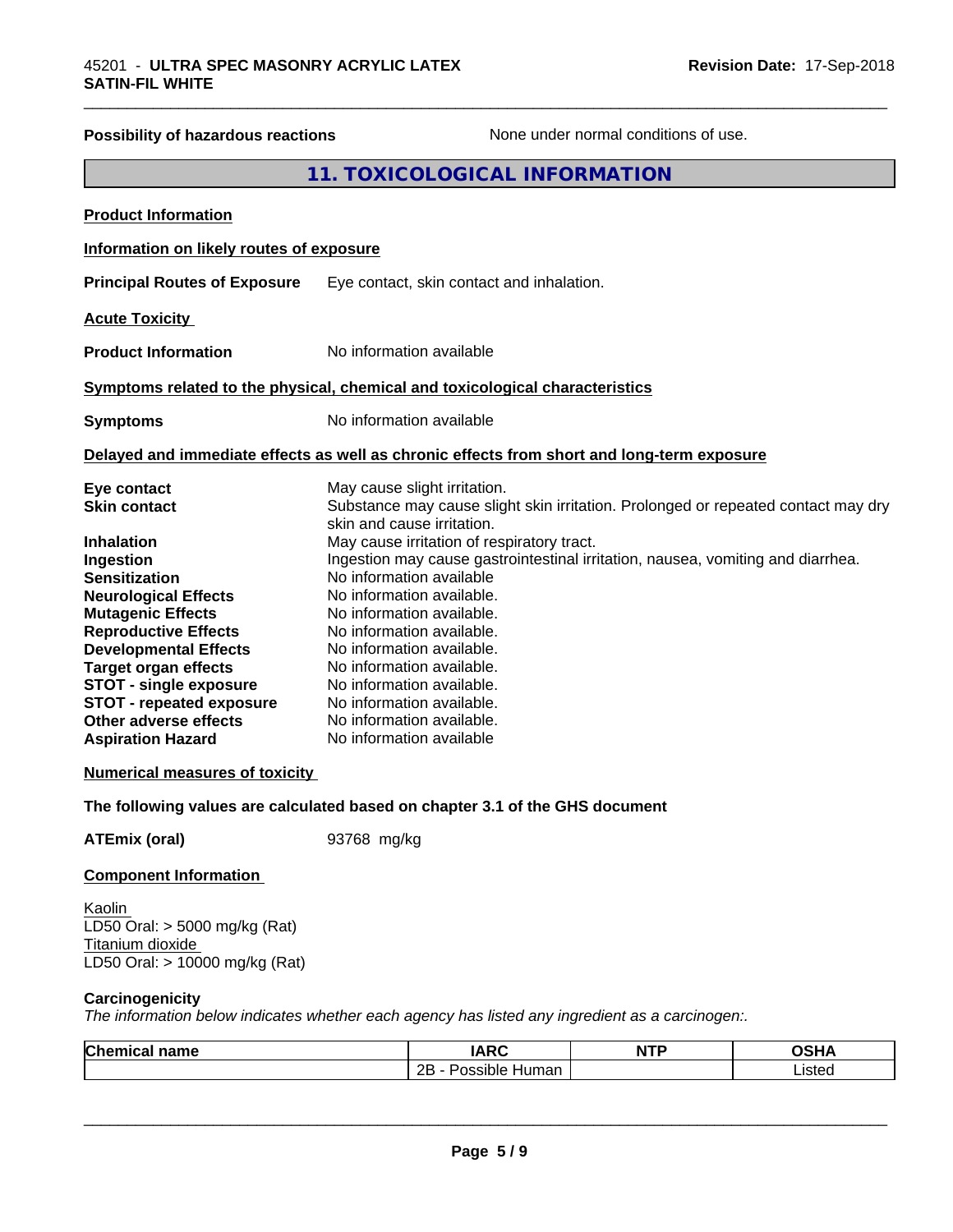#### 45201 - **ULTRA SPEC MASONRY ACRYLIC LATEX SATIN-FIL WHITE**

| _<br>dioxide<br>$\sim$ $\sim$<br>шл<br>1 L c | .<br> |  |
|----------------------------------------------|-------|--|

\_\_\_\_\_\_\_\_\_\_\_\_\_\_\_\_\_\_\_\_\_\_\_\_\_\_\_\_\_\_\_\_\_\_\_\_\_\_\_\_\_\_\_\_\_\_\_\_\_\_\_\_\_\_\_\_\_\_\_\_\_\_\_\_\_\_\_\_\_\_\_\_\_\_\_\_\_\_\_\_\_\_\_\_\_\_\_\_\_\_\_\_\_

• Although IARC has classified titanium dioxide as possibly carcinogenic to humans (2B), their summary concludes: "No significant exposure to titanium dioxide is thought to occur during the use of products in which titanium dioxide is bound to other materials, such as paint."

#### **Legend**

IARC - International Agency for Research on Cancer NTP - National Toxicity Program OSHA - Occupational Safety & Health Administration

**12. ECOLOGICAL INFORMATION**

# **Ecotoxicity Effects**

The environmental impact of this product has not been fully investigated.

#### **Product Information**

# **Acute Toxicity to Fish**

No information available

#### **Acute Toxicity to Aquatic Invertebrates**

No information available

#### **Acute Toxicity to Aquatic Plants**

No information available

#### **Persistence / Degradability**

No information available.

#### **Bioaccumulation**

There is no data for this product.

#### **Mobility in Environmental Media**

No information available.

#### **Ozone**

No information available

#### **Component Information**

#### **Acute Toxicity to Fish**

Titanium dioxide  $LC50:$  > 1000 mg/L (Fathead Minnow - 96 hr.)

#### **Acute Toxicity to Aquatic Invertebrates**

No information available

# **Acute Toxicity to Aquatic Plants**

No information available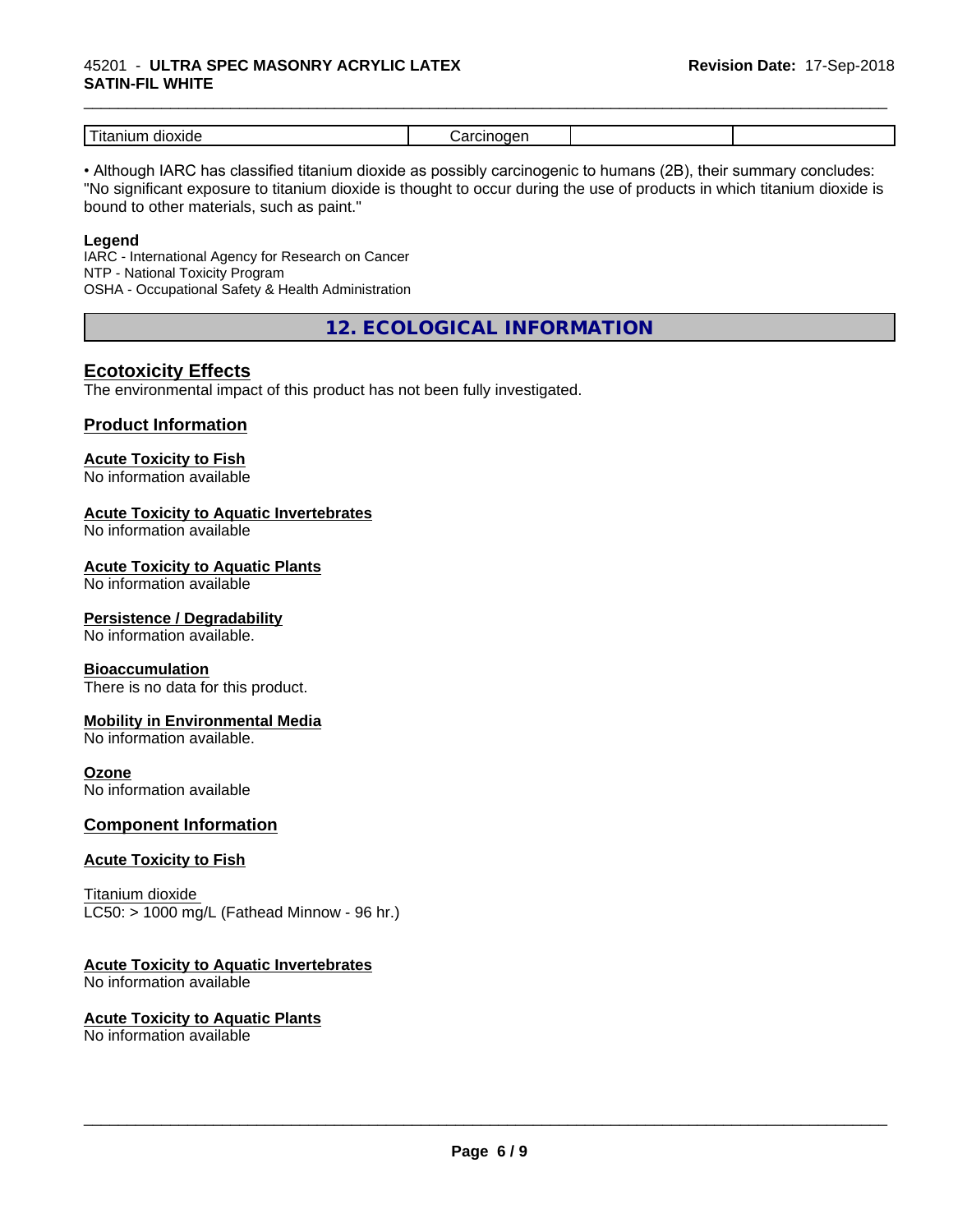|                              | 13. DISPOSAL CONSIDERATIONS                                                                                                                                                                                               |
|------------------------------|---------------------------------------------------------------------------------------------------------------------------------------------------------------------------------------------------------------------------|
| <b>Waste Disposal Method</b> | Dispose of in accordance with federal, state, and local regulations. Local<br>requirements may vary, consult your sanitation department or state-designated<br>environmental protection agency for more disposal options. |
|                              | <b>14. TRANSPORT INFORMATION</b>                                                                                                                                                                                          |
| <b>DOT</b>                   | Not regulated                                                                                                                                                                                                             |
| <b>ICAO/IATA</b>             | Not regulated                                                                                                                                                                                                             |
| <b>IMDG / IMO</b>            | Not regulated                                                                                                                                                                                                             |
|                              | <b>15. REGULATORY INFORMATION</b>                                                                                                                                                                                         |

\_\_\_\_\_\_\_\_\_\_\_\_\_\_\_\_\_\_\_\_\_\_\_\_\_\_\_\_\_\_\_\_\_\_\_\_\_\_\_\_\_\_\_\_\_\_\_\_\_\_\_\_\_\_\_\_\_\_\_\_\_\_\_\_\_\_\_\_\_\_\_\_\_\_\_\_\_\_\_\_\_\_\_\_\_\_\_\_\_\_\_\_\_

## **International Inventories**

| <b>TSCA: United States</b> | Yes - All components are listed or exempt. |
|----------------------------|--------------------------------------------|
| <b>DSL: Canada</b>         | Yes - All components are listed or exempt. |

# **Federal Regulations**

#### **SARA 311/312 hazardous categorization**

| Acute health hazard               | Nο |
|-----------------------------------|----|
| Chronic Health Hazard             | N٥ |
| Fire hazard                       | N٥ |
| Sudden release of pressure hazard | Nο |
| Reactive Hazard                   | N٥ |

#### **SARA 313**

Section 313 of Title III of the Superfund Amendments and Reauthorization Act of 1986 (SARA). This product contains a chemical or chemicals which are subject to the reporting requirements of the Act and Title 40 of the Code of Federal Regulations, Part 372:

*None*

**Clean Air Act,Section 112 Hazardous Air Pollutants (HAPs) (see 40 CFR 61)**

This product contains the following HAPs:

*None*

# **US State Regulations**

# **California Proposition 65**

**A** WARNING: Cancer and Reproductive Harm– www.P65warnings.ca.gov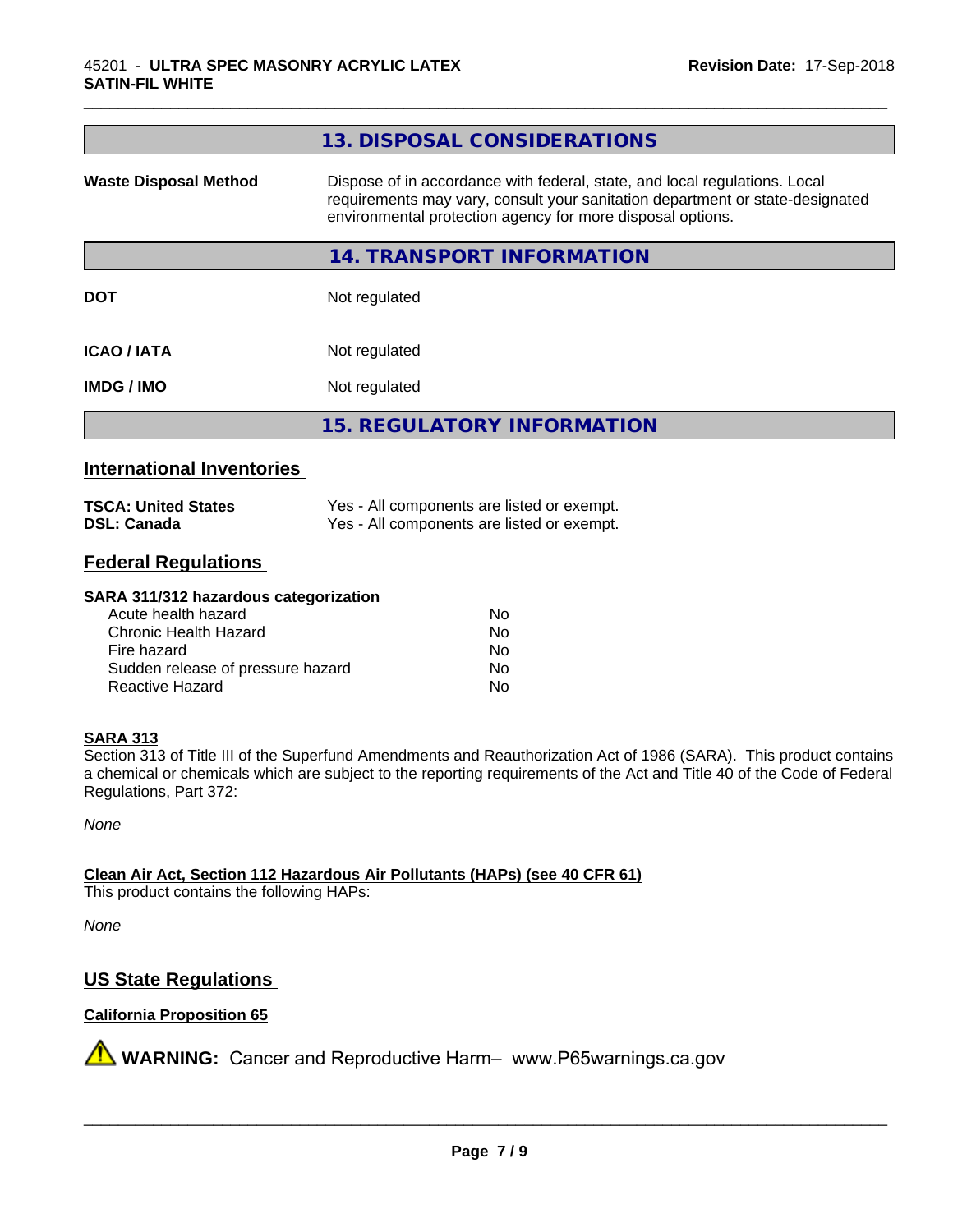#### **State Right-to-Know**

| $\sim$<br>name<br>$n^{\alpha}$ | IVIC<br>nuscus | <i>Larcay</i><br>Nev <sup>.</sup><br>$\sim$<br>135 | svivania |
|--------------------------------|----------------|----------------------------------------------------|----------|
| Kaolir.                        |                |                                                    |          |
| ÷.<br>dioxide<br>l itanium     |                |                                                    |          |

\_\_\_\_\_\_\_\_\_\_\_\_\_\_\_\_\_\_\_\_\_\_\_\_\_\_\_\_\_\_\_\_\_\_\_\_\_\_\_\_\_\_\_\_\_\_\_\_\_\_\_\_\_\_\_\_\_\_\_\_\_\_\_\_\_\_\_\_\_\_\_\_\_\_\_\_\_\_\_\_\_\_\_\_\_\_\_\_\_\_\_\_\_

#### **Legend**

X - Listed

| HMIS -<br>$PPE: -$<br>Health: 1<br><b>Flammability: 0</b><br><b>Reactivity: 0</b>                                                                                                                                                                                                                                                                                                                                                          |
|--------------------------------------------------------------------------------------------------------------------------------------------------------------------------------------------------------------------------------------------------------------------------------------------------------------------------------------------------------------------------------------------------------------------------------------------|
| <b>HMIS Legend</b><br>0 - Minimal Hazard<br>1 - Slight Hazard<br>2 - Moderate Hazard<br>3 - Serious Hazard<br>4 - Severe Hazard<br>* - Chronic Hazard<br>X - Consult your supervisor or S.O.P. for "Special" handling instructions.<br>Note: The PPE rating has intentionally been left blank. Choose appropriate PPE that will protect employees from the hazards the material will<br>present under the actual normal conditions of use. |

*Caution: HMISÒ ratings are based on a 0-4 rating scale, with 0 representing minimal hazards or risks, and 4 representing significant hazards or risks. Although HMISÒ ratings are not required on MSDSs under 29 CFR 1910.1200, the preparer, has chosen to provide them. HMISÒ ratings are to be used only in conjunction with a fully implemented HMISÒ program by workers who have received appropriate HMISÒ training. HMISÒ is a registered trade and service mark of the NPCA. HMISÒ materials may be purchased exclusively from J. J. Keller (800) 327-6868.*

 **WARNING!** If you scrape, sand, or remove old paint, you may release lead dust. LEAD IS TOXIC. EXPOSURE TO LEAD DUST CAN CAUSE SERIOUS ILLNESS, SUCH AS BRAIN DAMAGE, ESPECIALLY IN CHILDREN. PREGNANT WOMEN SHOULD ALSO AVOID EXPOSURE.Wear a NIOSH approved respirator to control lead exposure. Clean up carefully with a HEPA vacuum and a wet mop. Before you start, find out how to protect yourself and your family by contacting the National Lead Information Hotline at 1-800-424-LEAD or log on to www.epa.gov/lead.

| <b>Prepared By</b>      | <b>Product Stewardship Department</b><br>Benjamin Moore & Co.<br>101 Paragon Drive<br>Montvale, NJ 07645<br>800-225-5554 |
|-------------------------|--------------------------------------------------------------------------------------------------------------------------|
| <b>Revision Date:</b>   | 17-Sep-2018                                                                                                              |
| <b>Revision Summary</b> | Not available                                                                                                            |

#### Disclaimer

The information contained herein is presented in good faith and believed to be accurate as of the effective date shown above. This information is furnished without warranty of any kind. Employers should use this information only as a **supplement to other information gathered by them and must make independent determination of suitability and** completeness of information from all sources to assure proper use of these materials and the safety and health of employees. Any use of this data and information must be determined by the user to be in accordance with applicable